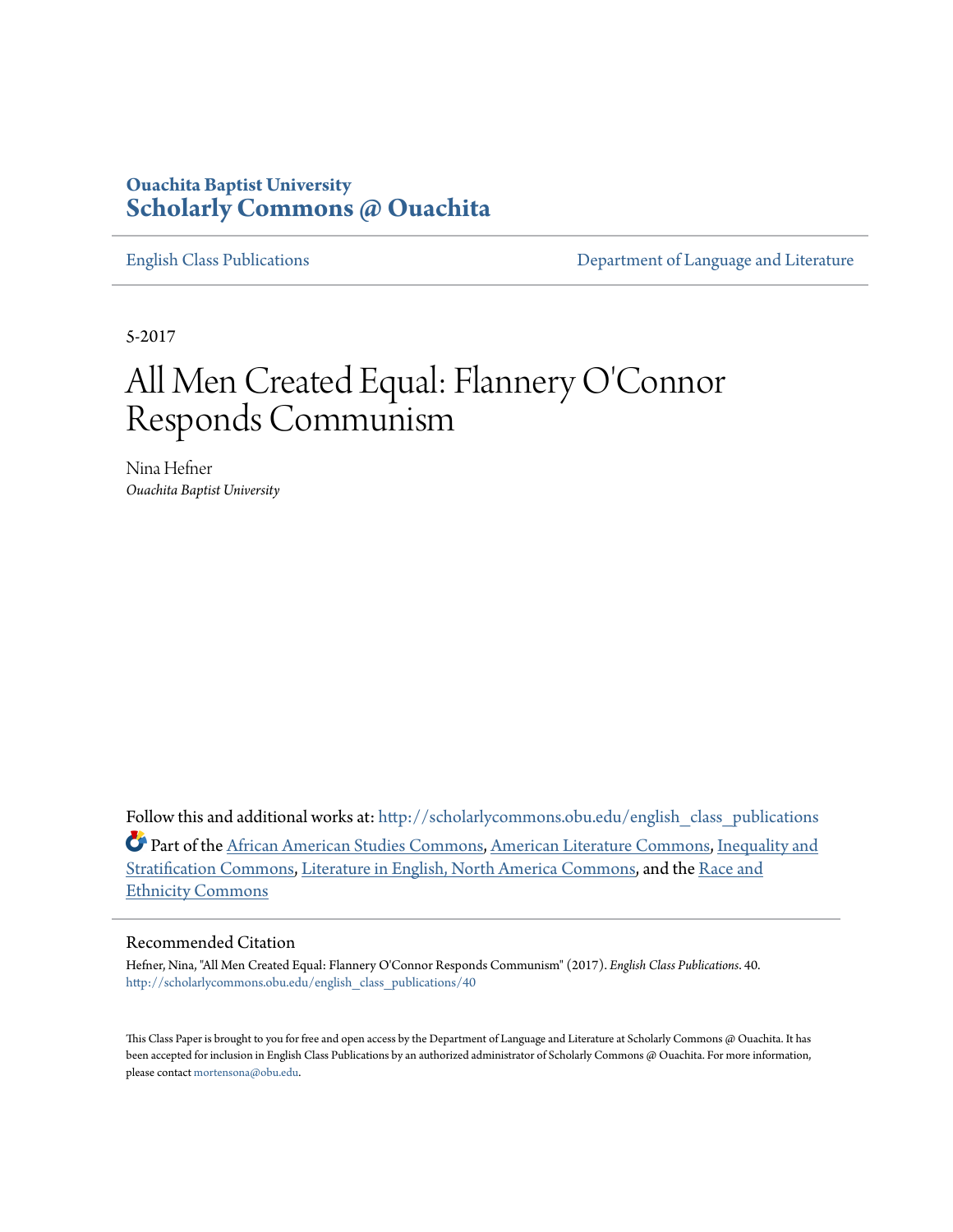### Nina Hefner

## Senior Literature Seminar

# Dr. Sonheim

# 25 April 2017

#### All Men Created Equal: Flannery O'Connor Responds Communism

From her mother's farm, Andalusia in Milledgeville, Georgia, Flannery O'Connor found her writing inspiration by observing the ways of the South. Naturally, a pervasive motif in her works is racism. For instance, in "Revelation" Ruby Turpin spends a good portion of the short story thanking God that she is neither white trash nor black. In her essay "Aligning the Psychological with the Theological: Doubling and Race in Flannery O'Connor's Fiction," Doreen Fowler points out that "[Ruby's] insistence on setting racial boundaries has been an attempt to distinguish a white, superior identity" (81), equality with African Americans being Ruby Turpin's ultimate fear. Similarly, in "Everything That Rises Must Converge," Julian's mother is appalled when an African American woman wears the same hat she does. Her greatest fear occurs when that woman steps onto the bus and they sit facing one another wearing the same hat. The racist fear of equality has existed in the South since before the Civil War, however this fear was not as dominant in the public spectrum after the War until O'Connor's lifetime. In light of the Cold War and the spread of Communism during the 1940s-1950s, white southerners especially reverted back to the antebellum mindset in order to defend their superiority over blacks. In fact, O'Connor's works in this time period have a heightened intensity of racial conflict as compared, for example, to Harper Lee's *To Kill A Mockingbird* in the 1960s. Her three short stories, "Judgement Day,"<sup>1</sup> "The Displaced Person," and "The Artificial N.," use violent means to illustrate the fear whites had of equality with blacks that saturated the 1950s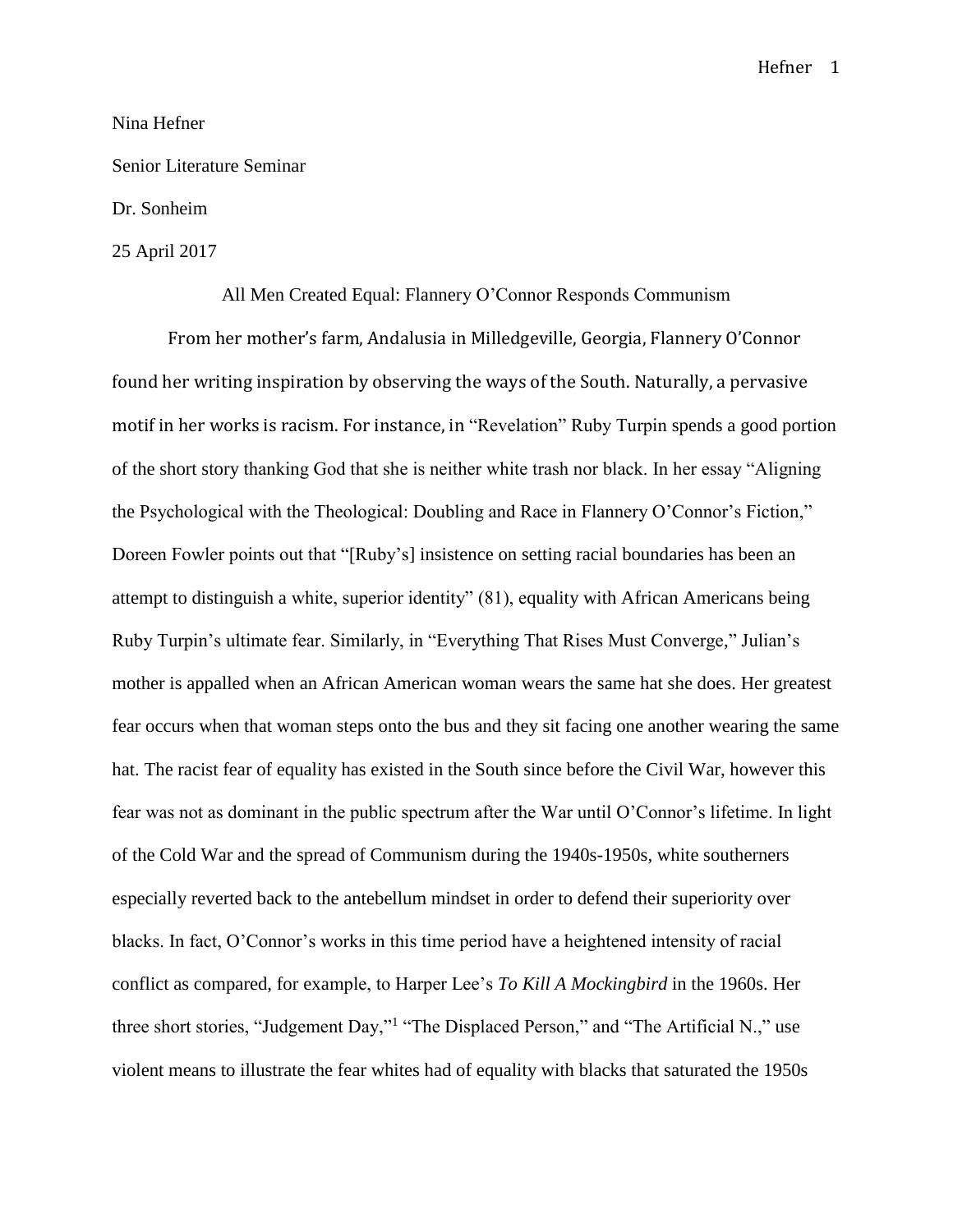South as a result of Communism. I argue that in light of Communism spreading overseas, O'Connor's writings demonstrate an increase in racist behavior as an attempt to maintain antebellum superior ways.

In order to fully comprehend Flannery O'Connor's writings, we must examine them in the decades in which she wrote, the 1940s-1950s, a time when the United States experienced the beginning of social upheaval due to the political spectrum of the world. Specifically, this was the age of the Cold War, which was an ideological warfare between Communist Russia and capitalist America. Communism is based on Marxist theory; at its center, Marxism relies on the belief in total equality for civilians, or an entirely classless society (Bressler 166). Marxist thinkers focus on how power is distributed throughout societies and they do so by "examining all aspects of our daily activities within our own culture" (Bressler 176). As a result of Marxist belief, communist practices became extremely dominant in the world during O'Connor's lifetime, and because of its promotion of equality, led to a lot of fear manifesting itself in the United States along with other western cultures. In response to the threat to capitalism that Communism presented, U.S. citizens declared to fully devote themselves to embody the opposite of everything Communism represents. As a result, historians have noted how the South in particular embraced old antebellum notions specifically regarding whites supremacy in order to affirm that the U.S. embodied entirely different ideologies from the USSR (Dr. Motl Interview). Along with the Marxist threat, the 1950s brought about the first signs of the Civil Rights Movement, which inspired Southern whites to reemphasize the notion that blacks were "simpletons" (Dr. Motl Interview). O'Connor writes her powerful short stories in light of this double threat of Communism and Civil Rights to the fragile power structure in the South, the fiction modeling just how desperate southern whites could be to maintain their superiority.<sup>2</sup>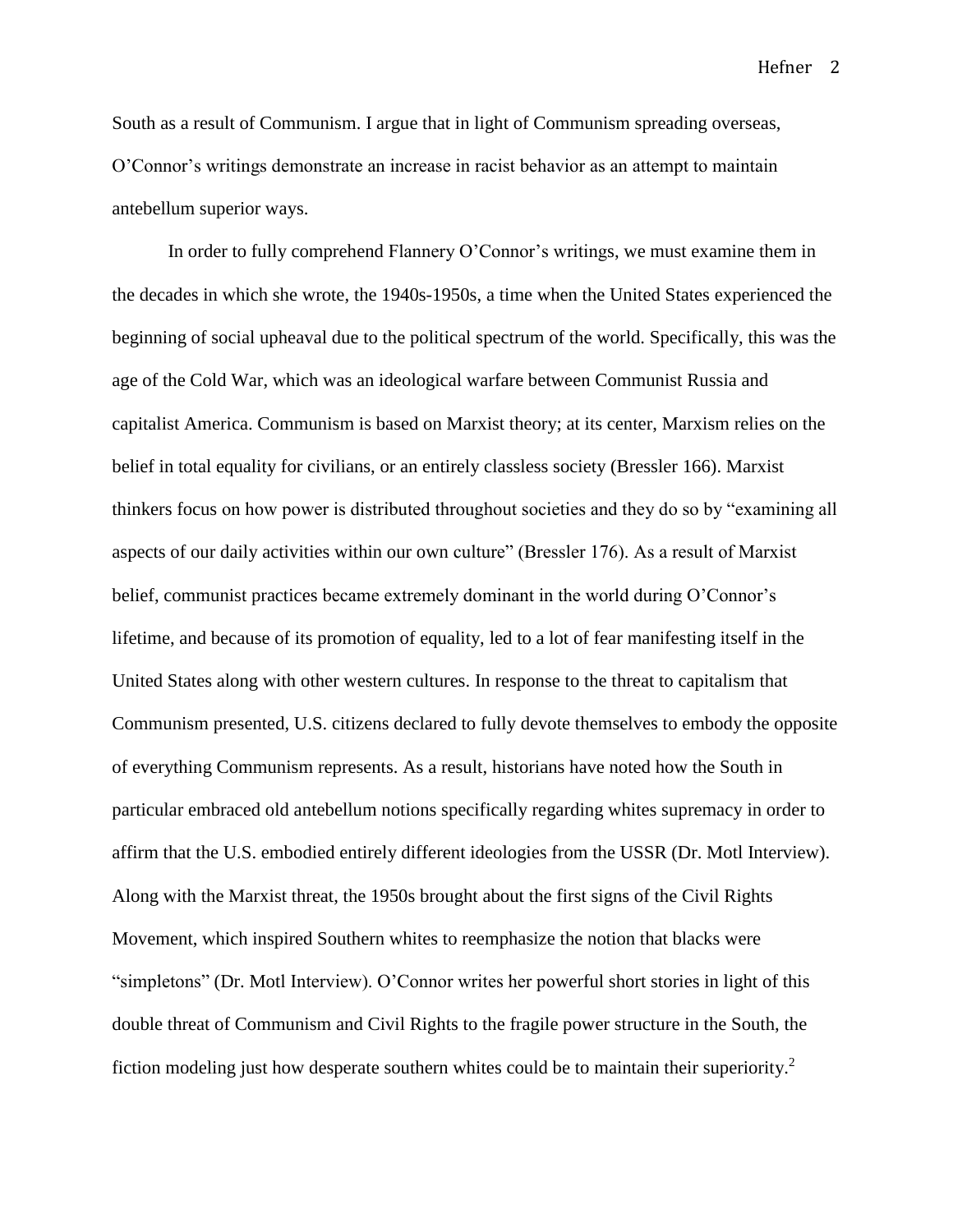In O'Connor's final short story "Judgement Day," the main character, Tanner, represents the old white fear of economic equality. "Judgement Day" follows the last days of Tanner's life after his daughter forced him to move from Georgia to New York City so she could take care of him. Within the first couple of pages, we are told that Tanner was once "somebody when he was somebody. He never worked for nobody in his life but himself and had people-- other people- working for him" (*The Complete Stories of Flannery O'Connor* 532).<sup>3</sup> In other words, Tanner once had African Americans working under his supervision. The story continues with Tanner's flashbacks of his life in Georgia, where he had one worker, named Coleman, with whom he bonded closely. Tanner is simply a white southern man who possesses a confidence and superiority over African Americans. However, to Tanner's surprise, an African American man moves into the apartment next door with his white girlfriend. Because of Tanner's southern heritage, Tanner assumes this man is a preacher from South Alabama; however, when Tanner cannot accept that the man is actually an actor, the actor violently attacks Tanner, sending him into further defiance about his equal status to the black man. In the end, Tanner experiences his own "judgement day" and in his final moments, he is stuck in the stair banister, discovered by the black actor and his girlfriend cackling at him.

Tanner is only used to seeing African Americans work in lower class jobs. While reflecting on his younger days as a man in charge, O'Connor writes, "He was known to have a way with niggers. There was an art to handling them. The secret of handling a nigger was to show him his brains didn't have a chance against yours" (*CS* 536). This mindset that African Americans are inherently lesser than whites inhibits Tanner from accepting his new neighbor's profession. Throughout his entire life, he has only known a society that limited African Americans to work in menial and lower paying jobs. As a result of the shock of meeting a black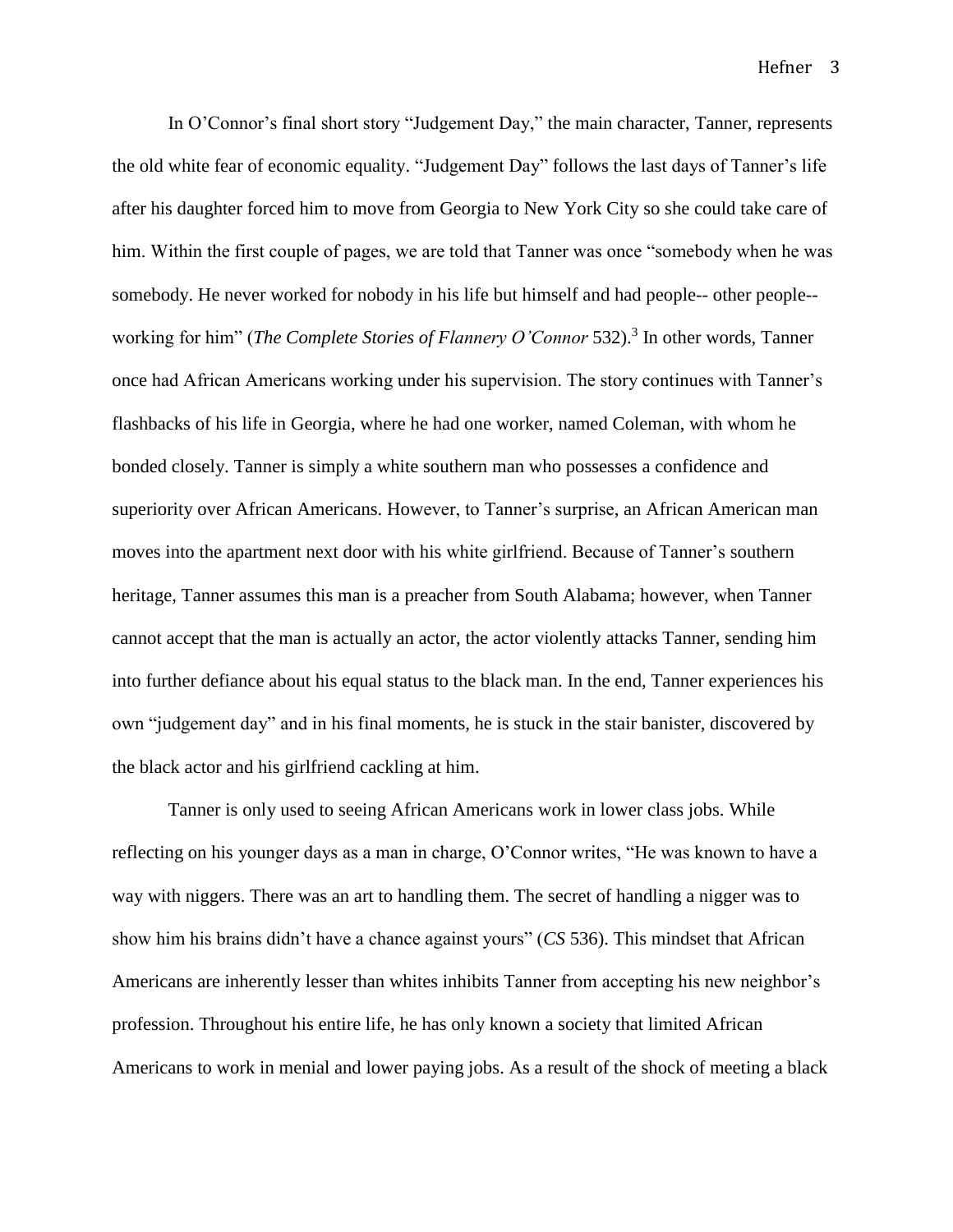man who was more economically well off than he, Tanner determines to maintain his superiority even when his daughter warns him that "They ain't the same around here and I don't want any trouble with niggers, you hear me? If you have to live next to them, just you mind your business and they'll mind theirs," to which Tanner arrogantly thinks, "He was willing to bet the nigger would like to talk to someone who understood him" (*CS* 543). Earlier in the short story, Tanner's daughter displays racist tendencies herself. She maintains her superior attitude by simply denying African Americans her recognition of their social or economic status. Tanner, on the other hand, is so fearful of equality that he chooses to deny his black neighbor his right to hold any occupation that is contrary to his antebellum Southern worldview.

Tanner's faith in capitalism is robbed when he is forced to face the truth that a black man can work in any job a white man can. Tanner spends his final moments staring into the eyes of the actor, solidifying his ultimate fear that blacks are indeed equal to whites. Before he dies, "the two faces, the black one and the pale one, appeared to be wavering" before one another, wavering on their pre-conceived notions about each other (*CS* 549). In an age of threatened ideologies, Tanner represents racism in the South; he cannot accept equality with a black man because to do so is to lose his identity. The black actor does not represent communism, but he does represent how transformative O'Connor's era was to the changing dynamics of global powers and relationships between Americans themselves. In response to Communism taking off across the world, Tanner denies his mind any expansion to new ideals. Tanner refuses to accept anything other than his antebellum ideals in order to maintain his superior, capitalist friendly perception of his world.

Similar to Tanner, Mrs. McIntyre is another O'Connor character who refuses to accept economic equality. In "The Displaced Person," Mrs. McIntyre resorts to silently witnessing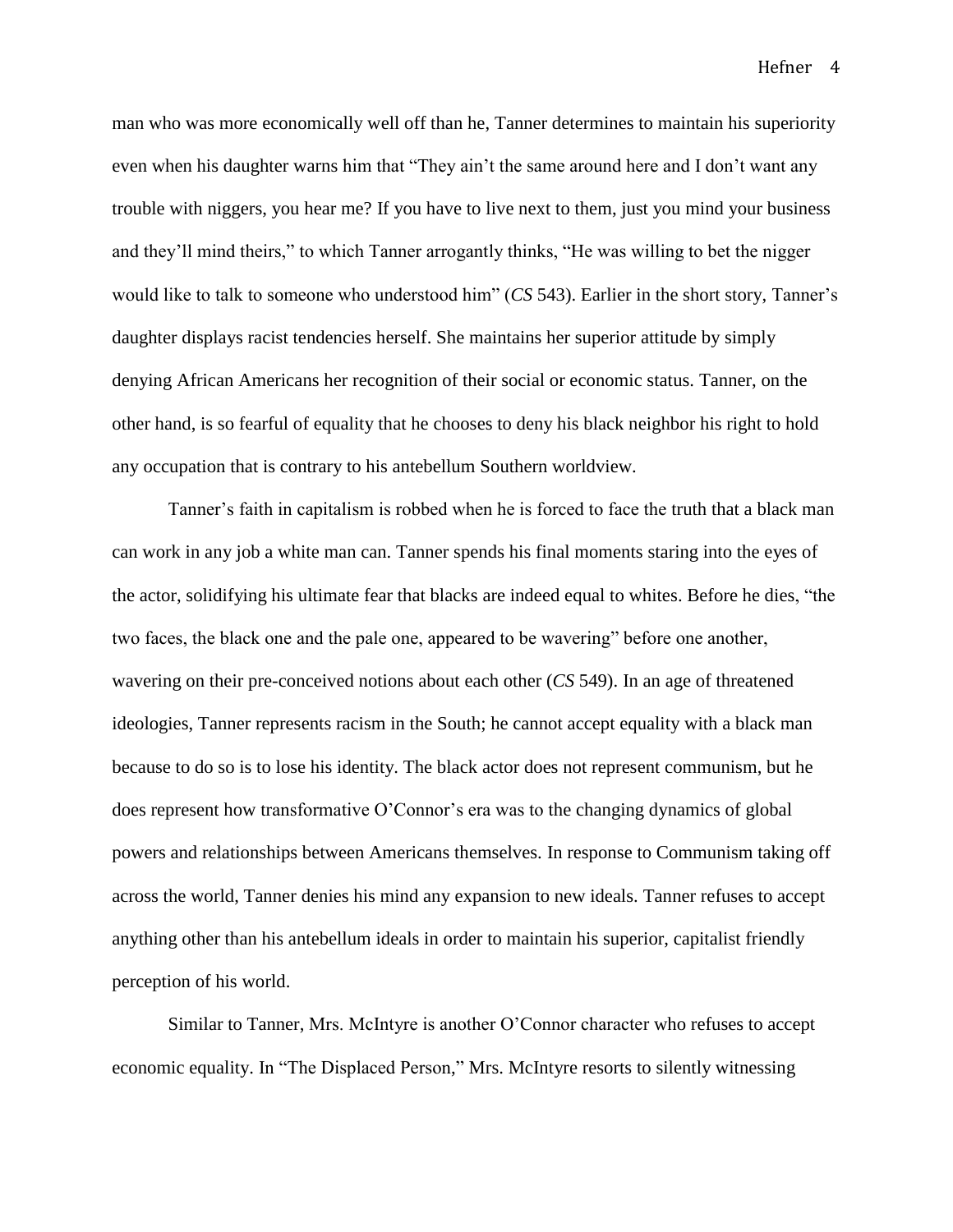murder in order to maintain racial separation. "The Displaced Person" centers on Mrs. McIntyre's struggle to keep her farm afloat with two African American men working for her, a "white trash" family called the Shortleys, and a Polish family called the Guizacs. As soon as the Guizacs- the immigrated family- arrive, tension flares on the farm. At first, Mrs. McIntyre is pleased with Mr. Guizac's strong work ethic, but as soon as she realizes he has offered his white niece's hand in marriage to her black worker Sulk, she is immediately repulsed. Rather than following through on her plan to fire Mr. Guizac, Mrs. McIntyre continues to let her imagination believe that Mr. Guizac is out to destroy her entire farm. As tension continues to grow on the farm, Mrs. McIntyre sits idly by until finally, she stares on in horror as a tractor rolls over Mr. Guizac, killing him.

Mr. Guizac represents the world changing around Mrs. McIntyre since he, similar to Communist ideals, believes in the equality of humankind based on hard work. Because of Mr. Guizac's hard work ethic and his eastern European origin, Mr. Shortley feels threatened by him. Mrs. McIntyre is repulsed by Mr. Guizac only after he promises to marry his white niece to her African American worker, essentially elevating her employee to her same status. In her essay "Miscegenation and Communism in Flannery O'Connor's 'The Displaced Person,'" writer Virginia Grant explains "The idea of interracial marriage is an impossibility for Mrs. McIntyre, and the fact that a foreigner brings it with him to Cold-War-fearful mid-century America links his ideas, which are essentially integrationist ideas, to his foreignness" (22). Unlike her other short stories, "The Displaced Person" shows equality threatened by a fellow white man, not by African Americans themselves. Mr. Guizac is the central character in this threat to white supremacy because he is an immigrant from an exotic place where his beliefs "never have advanced or reformed" (*CS* 206). In reality, Sulk would never dream of marrying a white woman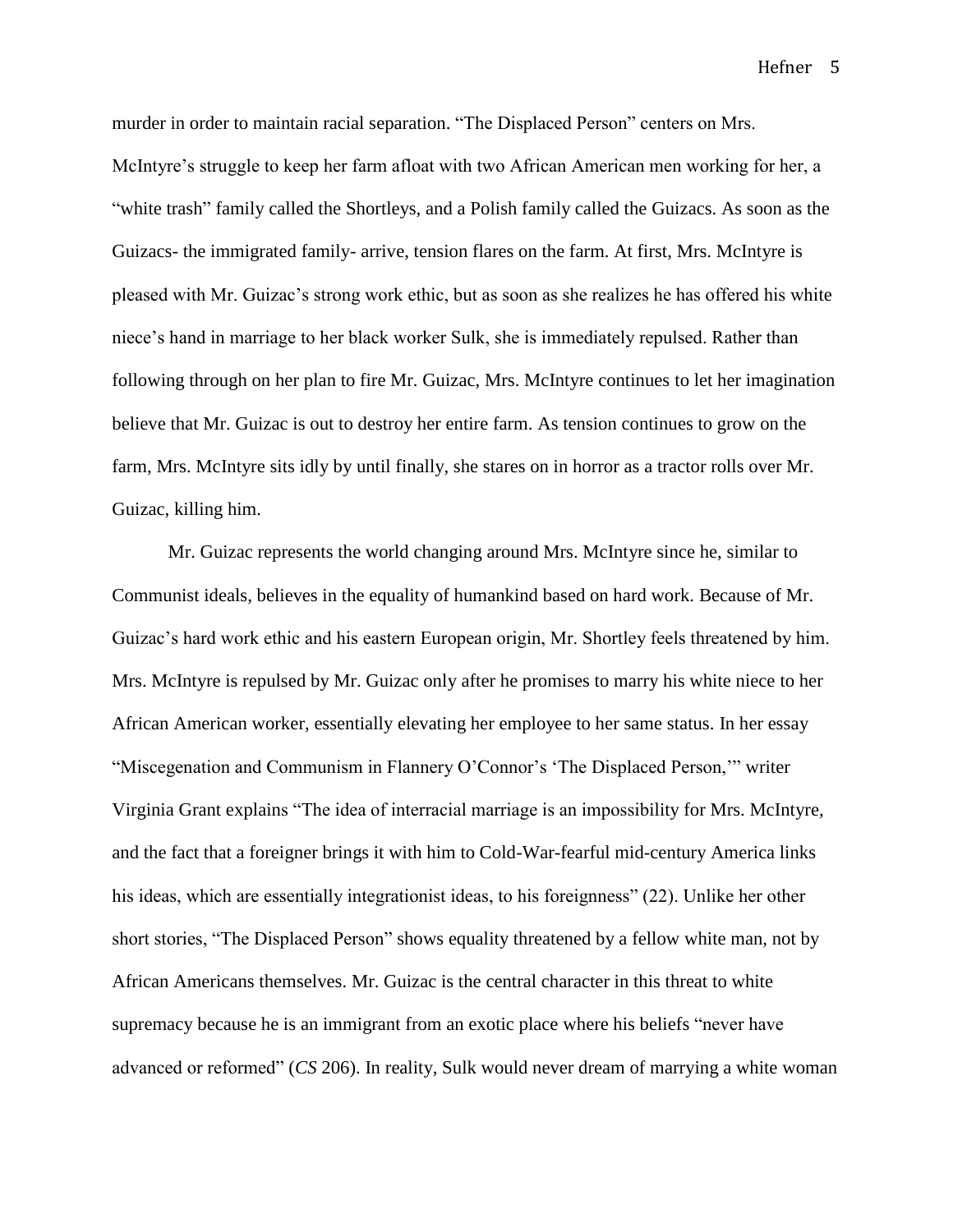because he is well aware of the economic and social divide that exists between whites and blacks. Mr. Guizac thinking this marriage is acceptable "makes evident not only his ignorance to mid-century southern codes that governed race relations, but also his own inclinations about racism. Just as he treats black workers no differently from himself upon meeting them, he also views interracial marriage in the same way he views intra-racial marriage" (Grant 21). Mrs. McIntyre cannot comprehend a world where she is equal to African Americans in any way, nor can she comprehend a fellow white man seeing nothing wrong with inequality.

I am not suggesting that O'Connor purposefully wrote Mr. Guizac as a communist, only that Mr. Guizac's inability to see the threat that interracial marriage proposes reflects the equality communism promotes. Similar to the Communist fear Russia caused during the 1950s, Mr. Guizac's ignorance of the South's balanced race relations arguably led to his murder. Mrs. McIntyre did not plan his death, but her prejudice displays itself by watching silently as Mr. Shortley watches the tractor run over Mr. Guizac. She kept her worldview intact by allowing her horror over racial miscegenation to drive her actions. She exclaims, "You would bring this poor innocent child over here and try to marry her to a half-witted thieving black stinking nigger! What kind of a monster are you!" (*CS* 222). Similar to Tanner in "Judgement Day," Mrs. McIntyre cannot allow equality to become a reality. Both Tanner and Mrs. McIntyre are threatened by the agency African Americans are demonstrating in these short stories. As a result of this threat, they resort to drastic measures to protect their superiority.

In perhaps her most controversial story, "The Artificial N." Flannery O'Connor once again emphasizes white southerners' irrational fear of racial equality, yet shows hers readers a character who is truly guilty of an atrocious sin. In this story, Mr. Head takes his grandson, Nelson, on a day trip into the great city of Atlanta, Georgia. Throughout the entire story, Mr.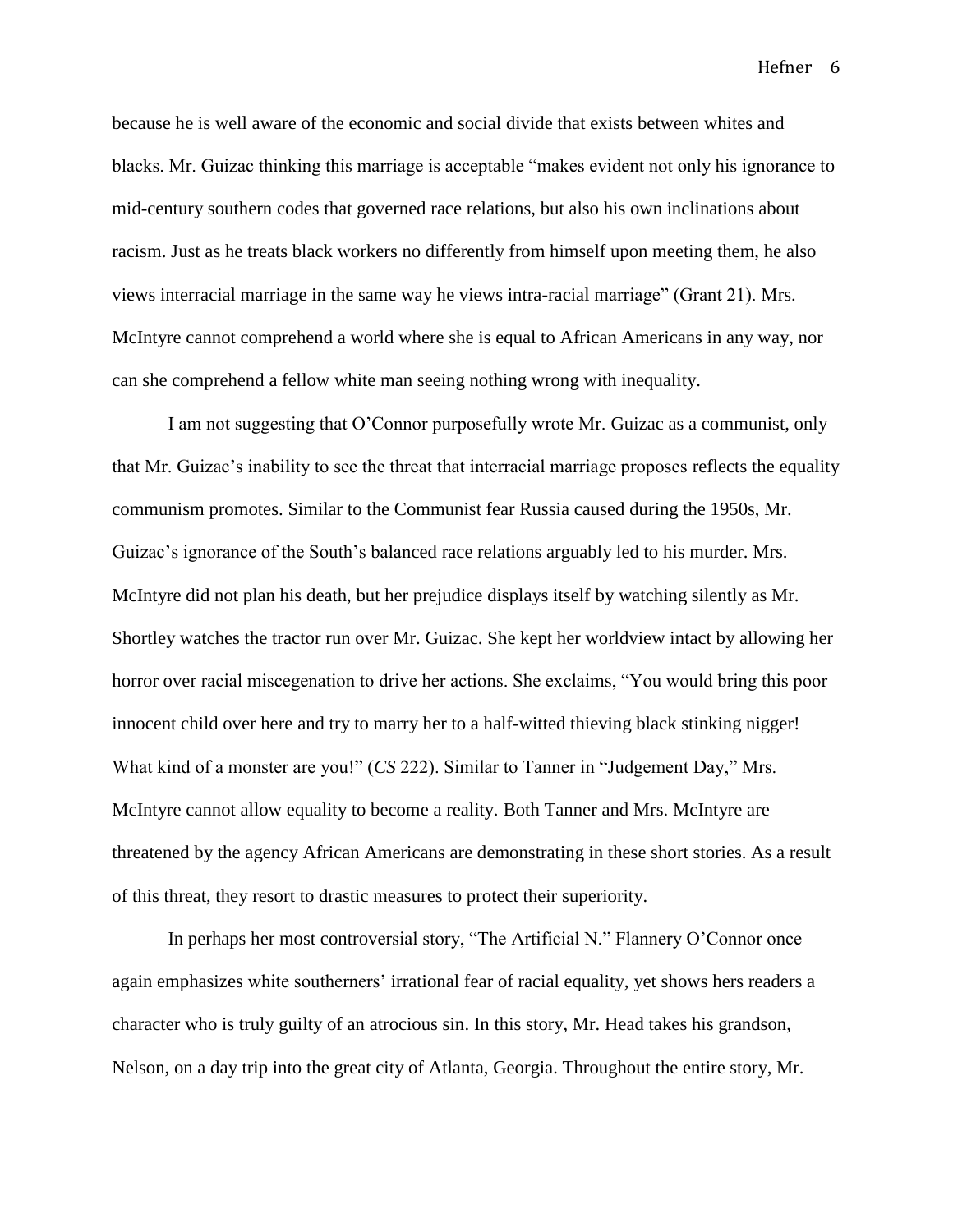Head aspires to teach Nelson two concepts: inferiority to his grandfather, but superiority to African Americans. To their dismay, the two become lost in a black neighborhood once in Atlanta, but eventually find their way out. After Nelson lies down to nap briefly, he wakes up to discover that Mr. Head is nowhere to be seen. As Nelson sprints off in an effort to find his grandfather, he accidentally collides into an older white woman, knocking her down. Rather than defending Nelson to the woman and her friends, Mr. Head shocks everyone around by denying any relation to Nelson. In the end, Mr. Head feels the weight of his sin as he and Nelson stand staring at a statue of an artificial n-, looking miserable. In this final scene, the reader knows that Mr. Head is experiencing mercy for the first time, as well as realizing his similarity to the artificial black statue.

Mr. Head and Nelson are from the country. When they take the trip into the city, they are representative of the Old South that was dominated by agriculture, plantations, etc. In the city, they are confronted with the New South where African Americans can live independently in their own neighborhoods. When the two are first heading to Atlanta on the train, Nelson does not recognize that the "coffee-colored" man who past them was, in the words of Mr. Head, "his first nigger" (*CS* 255). After realizing that this man was one who his grandfather hated, Nelson "hated him with a fierce raw fresh hate; and also, he understood now why his grandfather disliked them" (*CS* 255-256). Mr. Head is older than Nelson, so it is his obligation as his guardian to instruct him in the proper ways of the South. In her article "Deconstructing Racial Difference: O'Connor's 'The Artificial N.,'" scholar Doreen Fowler points out "Mr. Head's superiority, O'Connor reveals, exists only in his head" (23). When the pair becomes lost in the black neighborhood, Mr. Head is so disturbed because his antebellum presumptions deny black men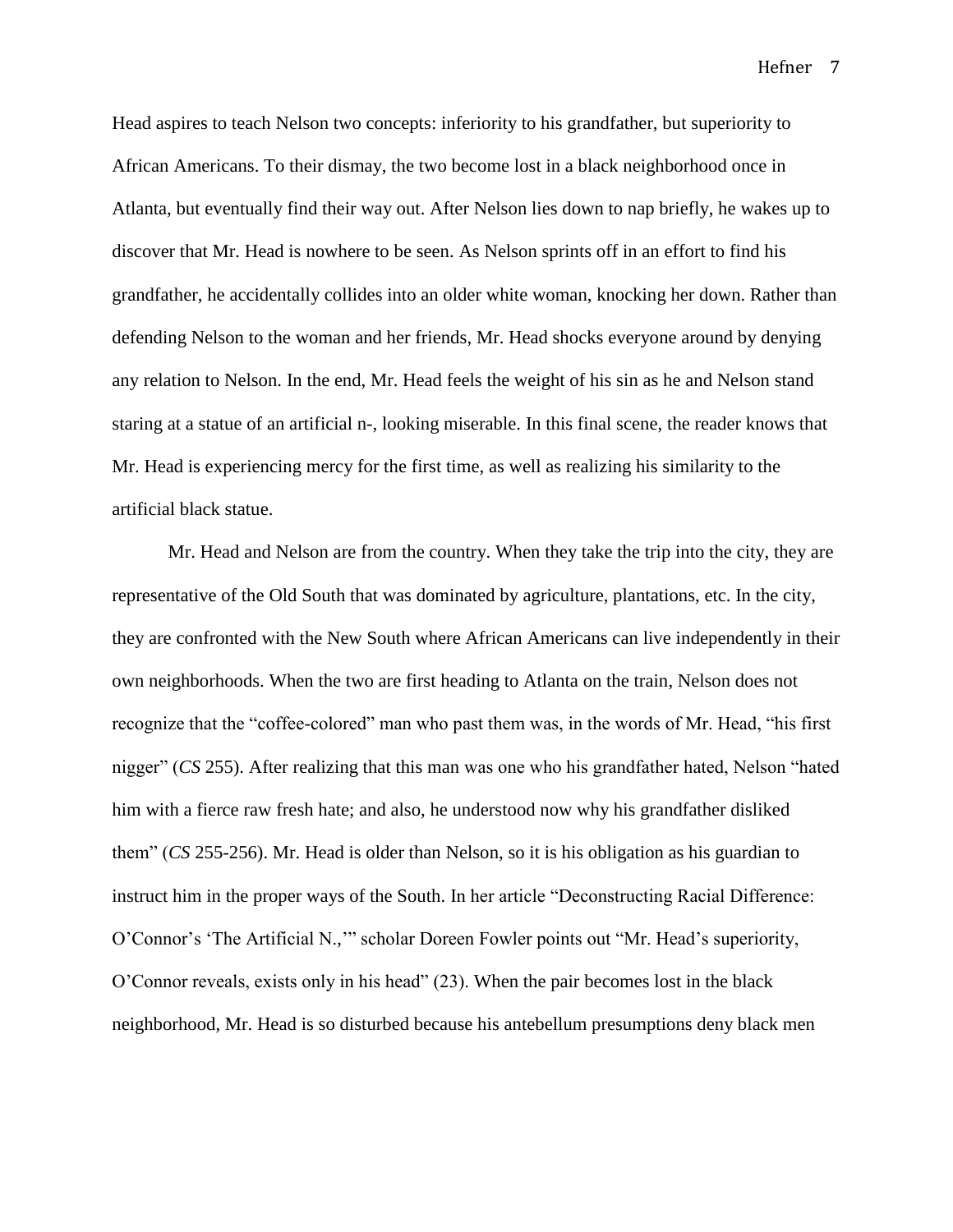and women the economic stability to live in their own neighborhood. His old southern beliefs refuse to accept the new South's identity of economic independence.

Mr. Head is disturbed by the day because he has repeatedly been faced with communist practices: equality in the workforce. Finally, after refusing to claim Nelson as his own grandson, "Mr. Head began to feel the depth of his denial" (*CS* 266). As the two walk towards the black statue, Mr. Head's belief in his worldview's dominance quickly shatters around him. Mr. Head has spent the entire story attempting to keep his place at the top of the social and economic ladder. However, he realizes after his mistake that he is not as innocent, or as superior, as he believed himself to be earlier. When they finally reached the statue, O'Connor illustrates their response:

> The two of them stood there with their necks forward at almost the same angle and their shoulders curved in almost exactly the same way and their hands trembling identically in their pockets…They stood gazing at the artificial Negro as if they were faced with some great mystery, some monument to another's victory that brought them together in their common defeat. They could both feel it dissolving their differences like an action of mercy. (*CS* 268-269)

Mr. Head and Nelson gazing at this statue is the culmination of all that this story represents. It is by this statue that Mr. Head is struck with his similarities to those he has spent his entire life denying any similarity. This artificial statue encompasses not only the misery the black race has experienced in America, but also similarities. "The statue identifies similarities and connections whereas culture ordains difference and discrimination, and, in this way, this image of the racial other, like O'Connor's title, exposes the lie of racial difference" (Fowler 28). Mr. Head realizes his similarities to African Americans while realizing the possibility of equal economic status.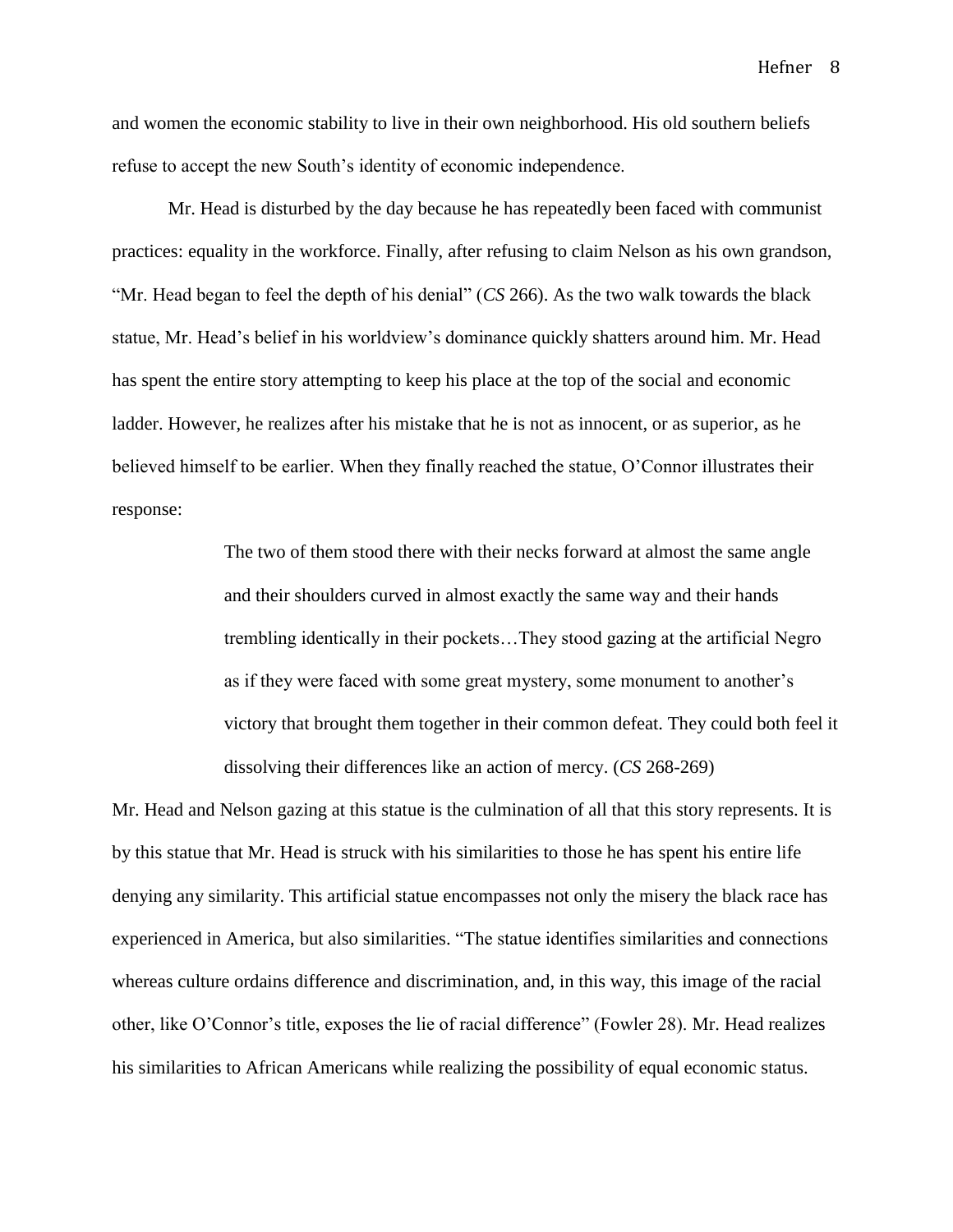As Mr. Head comes face to face with his greatest fear, Nelson finally understands his grandfather's thinking. O'Connor concludes the short story with Nelson exclaiming, "'I'm glad I've went once, but I'll never go back again!'" (*CS* 270). Though irrational, I believe Nelson comes to support antebellum perceptions. He desires to return to his southern farm, which symbolizes the Old South's economic system that was built on slave labor. Both Mr. Head and Nelson experience a change in worldview. Mr. Head experiences mercy for the first time, and arguably finally grasps that his fear of equality is absurd. Nelson, on the other hand, experiences a shift from an innocent perception to the world to a southern tainted view.

As a native Southerner, Flannery O'Connor was well acquainted with the Southern identity. She wrote about what she observed in her day-to-day life for all of her work. In an acceptance speech titled "The Regional Writer," O'Connor explains, "An identity is not to be found on the surface... It is not made from what passes, but from those qualities that endure, regardless of what passes, because they are related to truth. It lies very deep" (*Mystery and Manners* 58).<sup>4</sup> O'Connor's explanation of what creates an identity describes her characters' actions to defend their deep-rooted southern heritage. Tanner, Mrs. McIntyre, and Mr. Head are all relatable, realistic characters, regardless of the heinous things they do. These characters, like O'Connor, grew up in the South. They lived in a world that is seemingly frozen in time. O'Connor lived nearly eighty years after the Civil War, however she was still able to understand what the town was like before the War because Milledgeville refused to move on. From her mother's farm Andalusia, to the courthouse, to the gas station, to the library, everything in her hometown screams the Old South. Even today in 2017, I was stunned to find how much modernity had not touched the heart of Milledgeville. Antebellum architecture with the tall white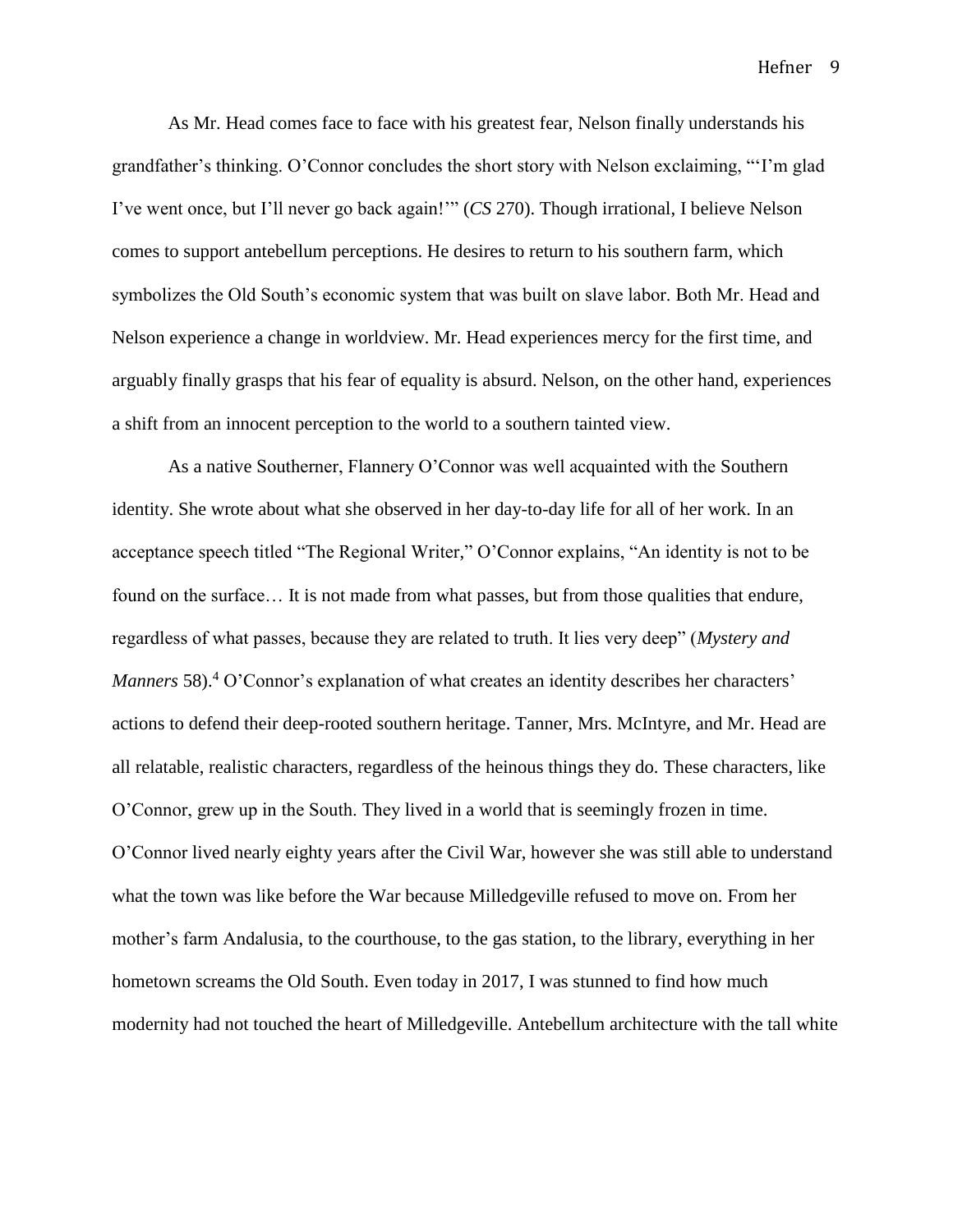pillars in front with porches around the house appeared at nearly every corner, reminding its residents daily of its history.

In a letter written to Sally and Robert Fitzgerald on May 7, 1953, O'Connor responds to a Catholic woman handing out food to the homeless that she concludes, "Charity was not understandable," (*The Habit of Being* 58)<sup>5</sup>. Later in 1957, she writes that her thoughts on a utopian community being shot at is "ugly and uncharitable" (*HOB* 218). In these two letters, she clearly indicates she is against communal living, essentially Communism. Because of her southern upbringing, she has been consistently surrounded by the symbol of a southern plantation as a way to make money. She understands Southerners' irrational thought that the way to make money directly connects to the Old South's economic basis. Communist practices threatened to destroy the South's economic foundation and therefore promote equality between African Americans and whites. Flanner O'Connor's racist characters portray deeply rooted southern beliefs as well as the fear of economic equality that permeated the 1950s South. O'Connor herself believed that "fiction writing is very seldom a matter of saying things; it is a matter of showing things" (*MM* 93). Her short stories reveal to us the reality of the South in an age where its very basis was threatened at every turn. To this day, her characters and themes continue to resonate so deeply with her readers because she writes about reality, regardless of how painful it is to read about our own fears and shortcomings. Today, we are no longer fearful of Communist practices, but claim to strive for equality. O'Connor's stories remind us how easily the goal of equality can be thwarted and how important it is to be aware of any threats.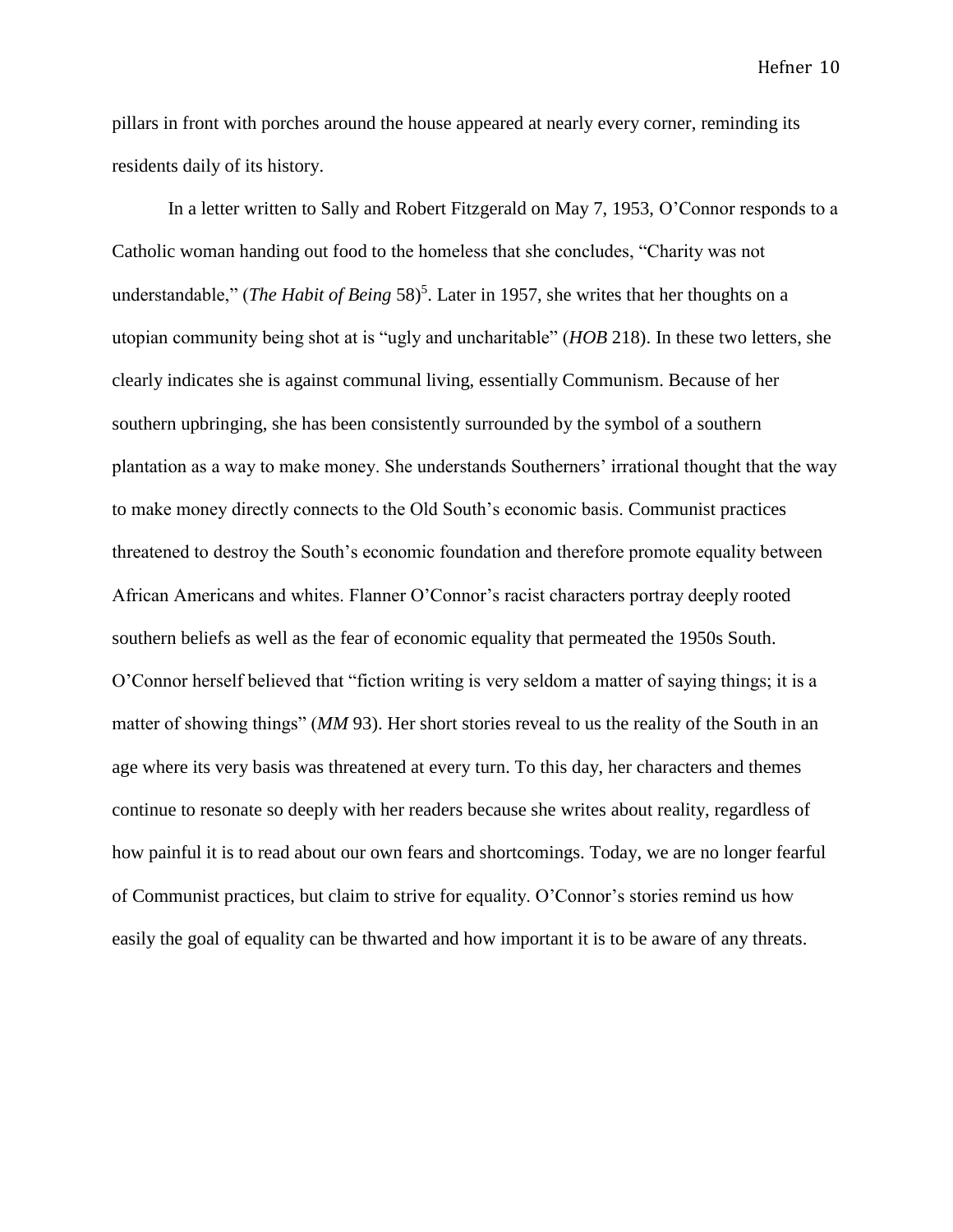<sup>1</sup> When referencing her short story "Judgement Day" I will be spelling the word judgment in the same way O'Connor spelled it for continuity.

 $2$  It is impossible to say every white southerner held such strong racist beliefs, however just enough held such views to allow generalization regarding this idea to be accepted within the historical community.

<sup>3</sup> *The Complete Stories of Flannery O'Connor* hereafter cited as CS.

 $\overline{a}$ 

<sup>5</sup> Hereafter cited as *HOB.* 

<sup>4</sup> Hereafter cited as *MM.*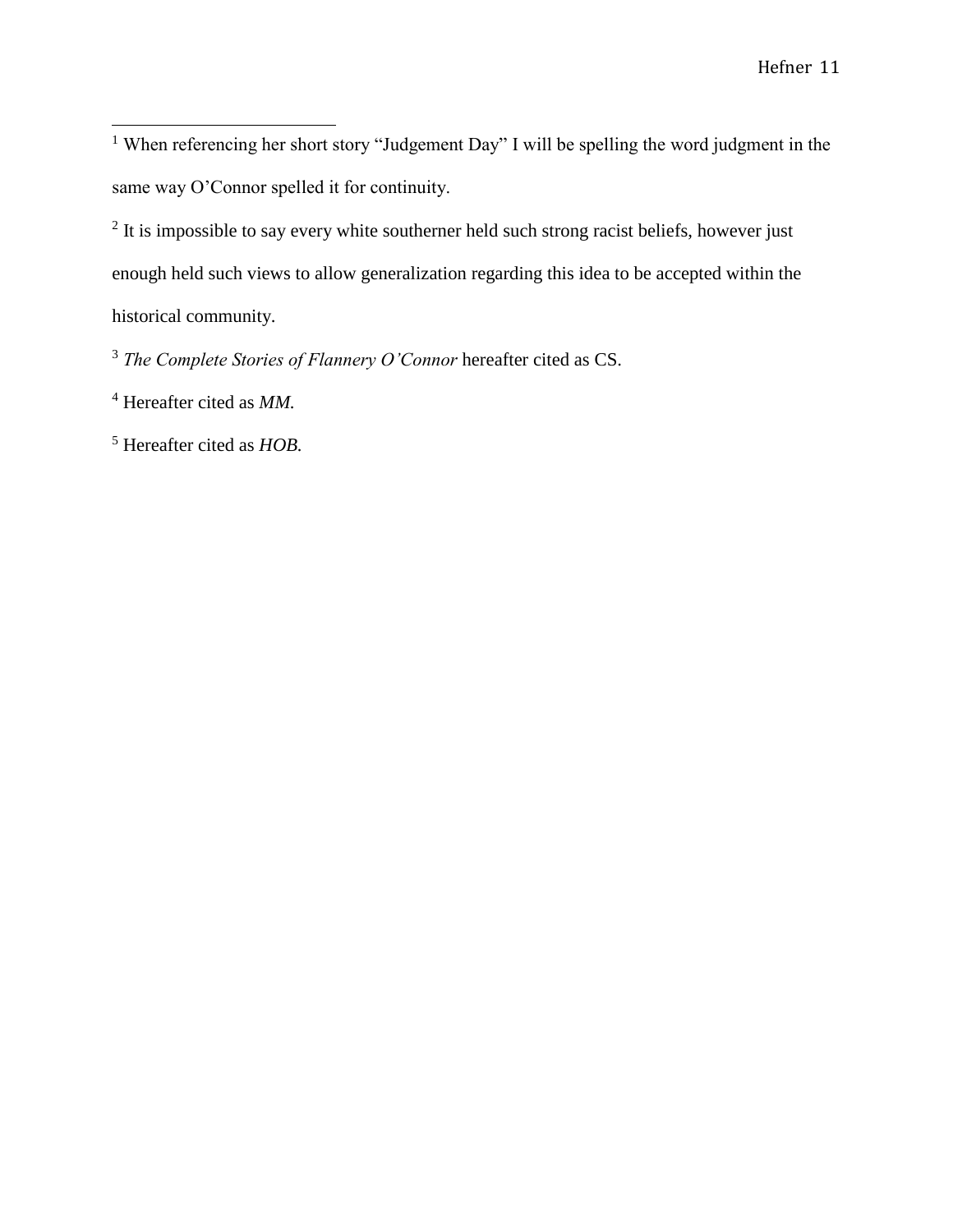#### Works Cited

- Bresler, Charles E. *Literary Criticism: An Introduction to Theory and Practice*. 5<sup>th</sup> ed. Pearson Education, Inc., Prentice Hall. 2011.
- Fowler, Doreen. "Aligning the Psychological with the Theological: Doubling and Race in Flannery O'Connor's Fiction." *Flannery O'Connor Review,* Vol. 13, 2015, pp. 78-90.
- ---. "Deconstructing Racial Difference: O'Connor's 'The Artificial N.'" *The Flannery O'Connor Bulletin,* Vol. 24, 1995, pp. 22-32.

Gooch, Brad. *Flannery: A Life of Flannery O'Connor.* Back Bay, 2009.

Grant, Virginia. "Miscegenation and Communism in Flannery O'Connor's 'The Displaced Person.'" *Flannery O'Connor Review,* Vol. 12, 2014, pp. 13-28.

Motl, Kevin. Personal Interview. 5 April 2017.

 $\overline{a}$ 

O'Connor, Flannery. *The Habit of Being.* Ed. Sally Fitzgerald. Farrar, Straus and Giroux, 1979.

- ---. "The Artificial N." *The Complete Stories of Flannery O'Connor,* Farrar, Straus, and Giroux, 1979, 249-271.
- ---. "The Displaced Person." *The Complete Stories of Flannery O'Connor,* Farrar, Straus, and Giroux, 1979, 194-236.
- ---. "Judgement Day." *The Complete Stories of Flannery O'Connor,* Farrar, Straus, and Giroux, 1979, 531-551.
- ---. Letter to Ben Griffith. 4 May 1955.
- ---. Letter to "A." 1 October 1960.
- ---. *Mysteries and Manners.* Ed. Sally and Robert Fitzgerald, 1961.
- ---. "Revelation." *The Complete Stories of Flannery O'Connor,* Farrar, Straus, and Giroux, 1979, 488-510.